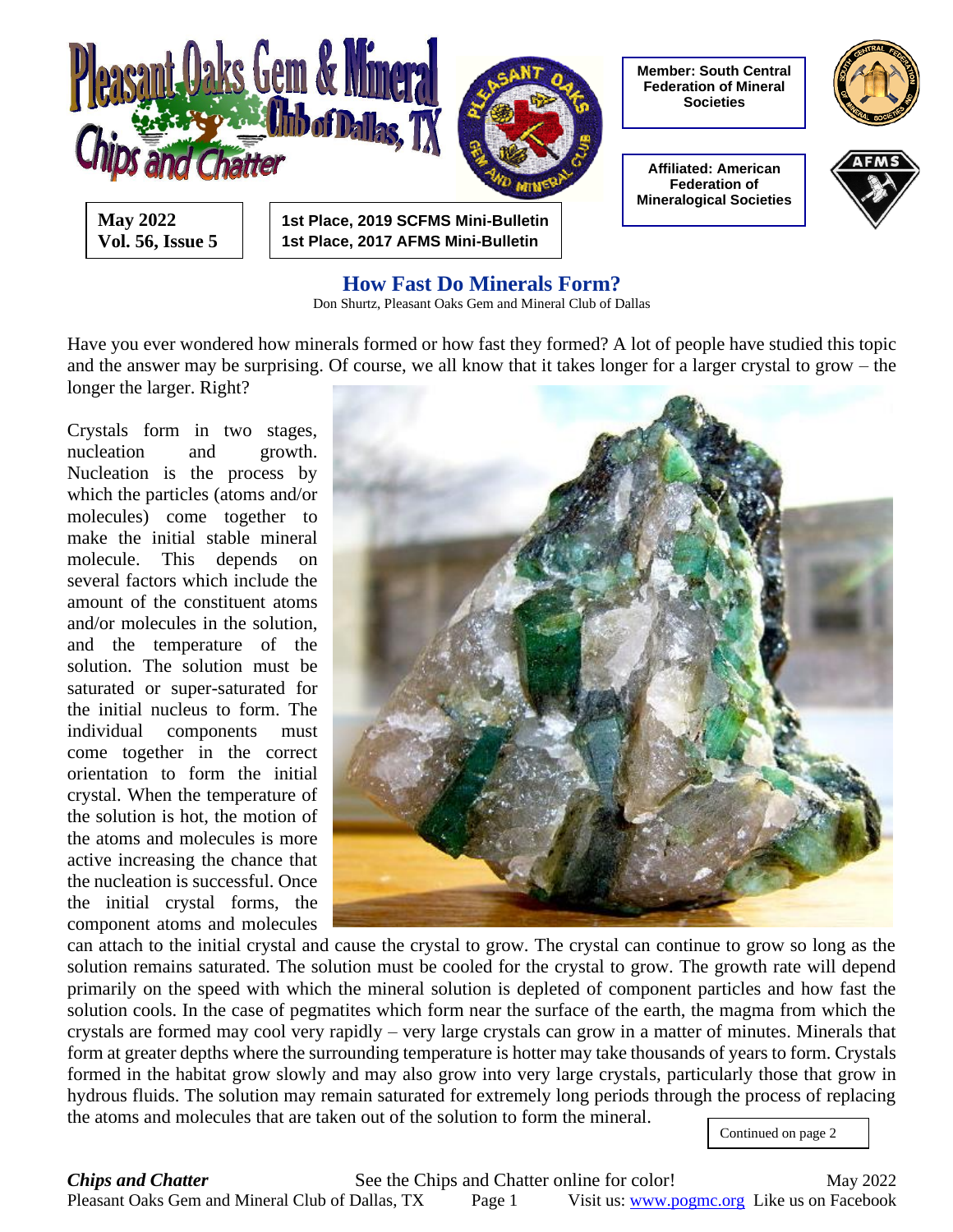### **PRESIDENT'S MESSAGE: MAY MEETING - TACO THURSDAY**

Don Shurtz, POGMC President

Our May 5 meeting will be our first attempt at a Potluck Dinner at the Bradfield Recreation Center. Of course, when you walk into the room where we meet you are greeted by a sign that says "NO FOOD", but we have double and triple checked and been told that the sign does not apply to the room when it is being rented.

Our meeting is on May 5, which is also the real day to celebrate Cinco de Mayo. Many think that this is when Mexico won its independence, but that is not the case. It does celebrate the victory of a small, ragtag Mexican Army over a larger, better equipped French force. The battle was fought on May 5, 1862, and is known as the Battle of Puebla. During the 1 day battle, the French lost about 500 men while the Mexican force lost less than 100 soldiers. The Battle of Puebla was a victory for Mexico, but they ultimately lost the war.

Cinco de Mayo is not a major celebration in Mexico. It is not a national holiday; most celebrations are centered in the state of Puebla. In the United States, many contend that we celebrate Cinco do Mayo as a celebration of Mexican culture and heritage, particularly in areas where there is a larger Mexican-American population. However, many will contend that the celebration is pushed by restaurants and bars as an occasion to sell more Mexican foods (tacos, burritos, etc.) and sell even more Margaritas and Mexican-made beers, or just more drinks of any kind. I would hope we would rather be celebrating the Mexican-American culture rather than being led around by the bars and restaurants, but the truth could be in following the money – and the advertising indicates the restaurants and bars have a lot of influence.

So back to the Potluck Dinner. Carolyn will be bringing the Taco meat. Ling will make up some soft taco shells (tortillas), and Amy will bring some cheese and hot sauce. That should take care of the Tacos, so everyone should bring a dish to fill out the rest of the Taco Thursday celebration. Desserts, drinks, appetizers, vegetables, etc. will make the meal more complete.

## **The Start Time will be 7:15 PM for socializing. At 7:30 we will open the dinner lines. We need to be cleaned up and on our way out at 8:45.**

## **How Fast Do Minerals Form? (continued from Page 1)**

The habitats where crystals may form are numerous, but very large crystals (up to several meters in length) may form in a very short time, as fast as a couple of minutes. Pegmatite formations are but one of the habitats where large minerals may form quite rapidly.

References:

- Wikipedia, Crystal Growth[, https://en.wikipedia.org/wiki/Crystal\\_growth](https://en.wikipedia.org/wiki/Crystal_growth)
- Phelps, Patrick R, Lee, Cin-Ty A, and Morton, Douglas M, Episodes of Fast Crystal Growth in Pegmatites, Nature, <https://www.nature.com/articles/s41467-020-18806-w>
- Smithsonian Education, Minerals, Crystals, and Gems, [http://www.smithsonianeducation.org/educators/lesson\\_plans/minerals/minerals\\_crystals.html](http://www.smithsonianeducation.org/educators/lesson_plans/minerals/minerals_crystals.html)

Picture of Quartz and Emerald Pegmatite:

Photograph by **Madereugeneanddrew** used as permitted by [CCA-SA 4.0](https://creativecommons.org/licenses/by-sa/4.0/deed.en) International License

**Chips and Chatter** See the Chips and Chatter online for color! May 2022 Pleasant Oaks Gem and Mineral Club of Dallas, TX Page 2 Visit us: [www.pogmc.org](http://www.pogmc.org/) Like us on Facebook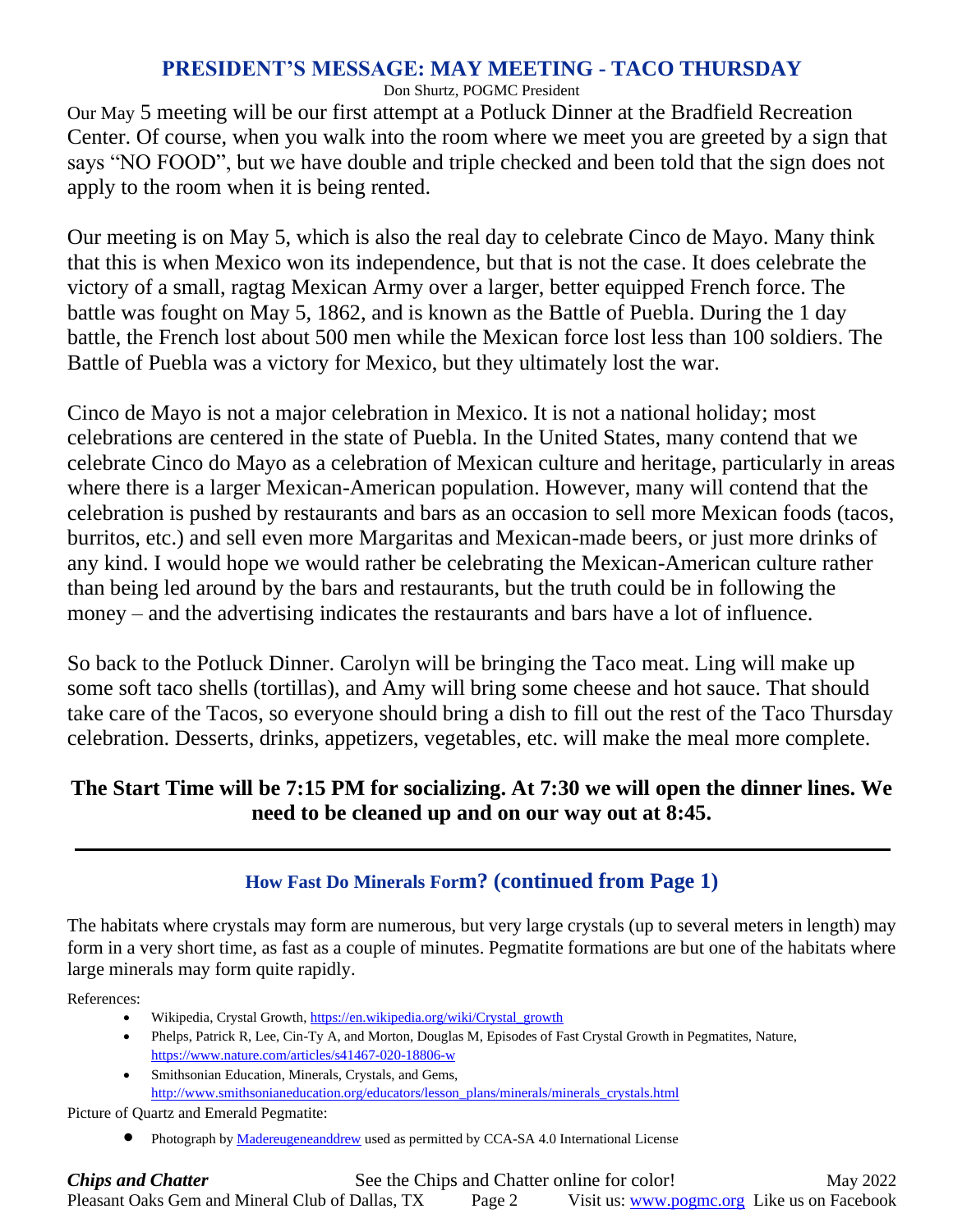#### **Federation News**

#### **AFMS President's Message**

Margaret Kolaczyk, AFMS 2022 president From the May 2022 AFMS Newsletter

Spring has finally arrived. Time to dust off the sun hat and head out to see what Mother Nature has uncovered after the rains. I know there really has not been a lot of rain this year but just a light rain can wash away the dust and sometimes at first light one can look across a field and see some rocks that sparkle from the



sunlight. This was something I did when I was in high school. There was a large field where I could find thundereggs. Unfortunately, the field now is covered with homes. As time passes, I am sure that many of you can remember places where you could collect some wonderful material, and now those places are no longer accessible. Within each regional federation, there is a committee working hard to help keep these areas open. So, take a second and find out who these individuals are and see if there is something you can do to help. This May I will be giving a Judges Training Seminar. This seminar is going to cover the whole manual. Its aim is for individuals who are wanting to learn to become a judge and to also help anyone who would like to compete. The seminar is open to all AFMS members. All the information is included in the May AFMS newsletter. Safe travels to everyone!

#### **JudgesTraining-TheFederationsNeed You!**

By Larry Hulstrom, NFMS President From the May 2022 AFMS Newsletter

We continue to have a need for AFMS-certified Judges to evaluate and critique the competitive display cases at our annual shows. This is an important function that enables us to continue to support our members and improve their skills as exhibitors. All of the other Regional Federations throughout the AFMS desperately need more certified judges. This will be a great opportunity for members to "step up" and become highly valued judges to help our exhibitors grow and be competitive at the AFMS level. You need not be an expert in all the sub-fields of the hobby/craft; you will be training on applying the AFMS standards and procedures to the judging process.

Plans are in the works to hold AFMS-certified training classes in conjunction with the Lakeside Gem and Mineral Club 25th Anniversary Show and NFMS Mid-Year meeting in Kennewick, WA. The training takes 4 days and would start 2 days before the Kennewick show and continue throughout the show. The dates are May  $19 - 22$ , 2022. The plan is to have classroom training in a building on the grounds of the Benton County Fairgrounds on May 19-20, practice judging at the show on Saturday, May 21, and a review/ debrief on Sunday morning, May 22. We need to get some idea of how many people are interested, and which area clubs (or regional federations) are interested in supporting their members that are willing to attend. If you are interested in being trained for this vital role, or if you are a Regional Federation interested in sponsoring a participant, please use the application form and submit it as soon as possible to Larry Hulstrom, NFMS President at rockhound132@charter.net. I already have a list of names started. If you have questions, get in touch. The instructor for the training will be Margaret Kolaczyk, currently President of the AFMS and in charge of the Judges Training Seminar. As details come together I will keep you posted with updates. Thank you so much for considering serving in this very important capacity. Larry Hulstrom, NFMS President.

**SCFMS and AFMS Convention Information** From the January-February SCFMS Newsletter

> **SCFMS ANNUAL SHOW 2022, AFMS ANNUAL SHOW 2022**

**Hosted by the Gem and Mineral Society of Louisiana in New Orleans (Westwego)**

**October 14-16, 2022**

**AFMS ANNUAL MEETING October 14, 2022 at 10:00**

**SCFMS ANNUAL MEETING October 15, 2022; 1 pm**

**SCFMS WEBSITE: www.scfms.net**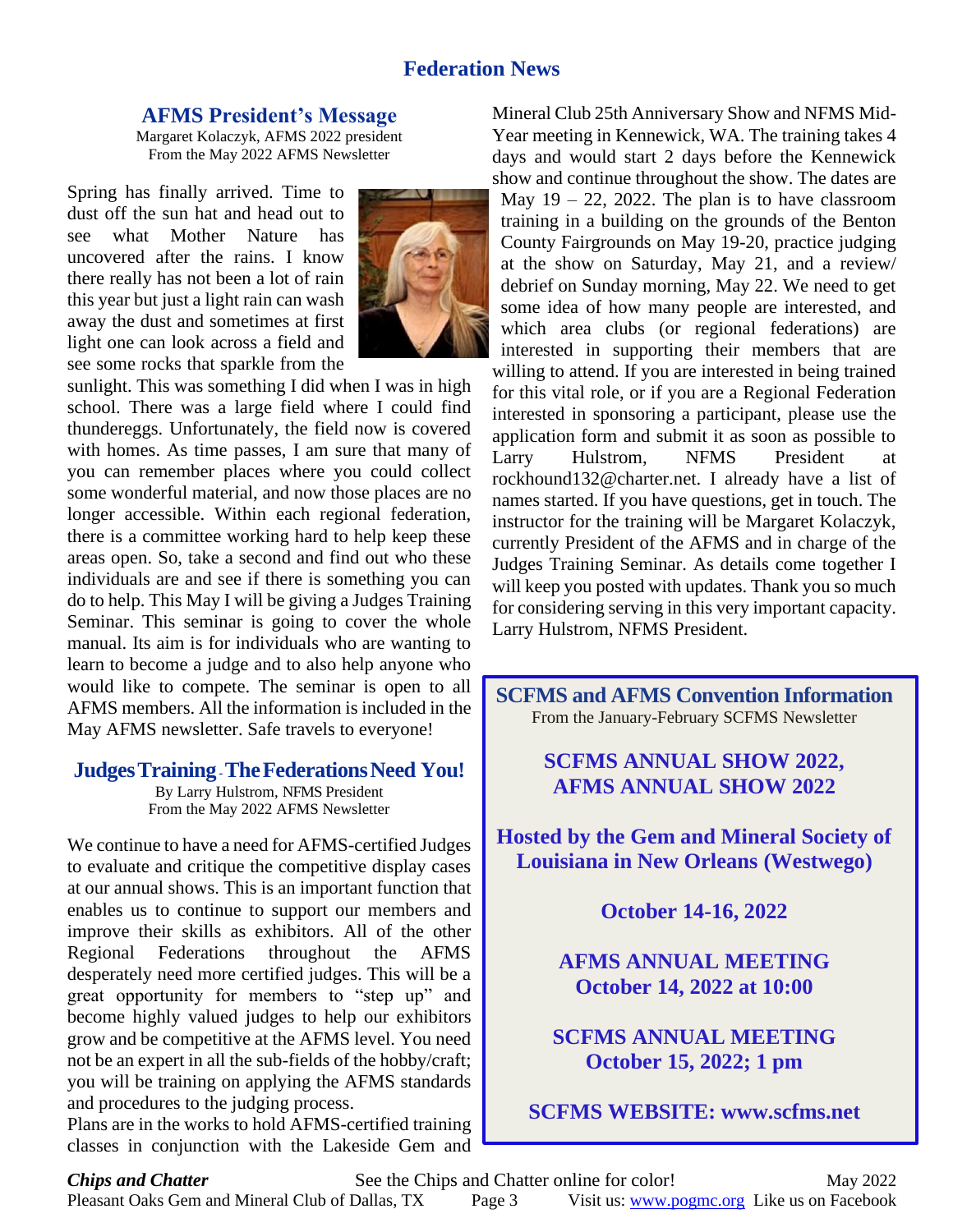# **Shows and Activities – Upcoming Show and Activity Dates**

#### **Please note that some shows are still being canceled in response to health concerns associated with COVID-19**

**Check with the show contact to verify the show status**

**May 2022**

- **30 April – 1 May, Waco, TX, Waco G&MC, Waco Convention Center, website: www.WacoGemandMineral.org**
- **28–29 May, Fort Worth, TX, Fort Worth G&MS**, Will Rogers Memorial Center, website: [http://www.fortworthgemandmineralclub.org](http://www.fortworthgemandmineralclub.org/) **June 2022**

#### • **18-19 June, Grapevine, TX, Arlington G&MC, Grapevine Convention Center, website: AGMC57.org July 2022**

- 1–3 July, Farmington, NM, San Juan County G&MS, McGee Park, Email: [torycbonner@gmail.com](mailto:torycbonner@gmail.com)
- 16 17 July, Tulsa, OK, Tulsa R&MS, Exchange Center at the Expo Square, website: [www.tulsarockandmineralsociety.org](http://www.tulsarockandmineralsociety.org/) **August 2022**

• 20 – 21 August, Bossier City, LA, Ark-La-Tex G&MS, Bossier Civic Center

- **September**
- 24-25 September, Lubbock, TX, Lubbock G&MS, Lubbock Memorial Civic Center, website: [www.lubbockgemandmineral.org](http://www.lubbockgemandmineral.org/)

• 24-25 September, San Antonio, TX, Southwest G&MS, Wonderland of the Americas, website[: www.SWGMS.org](http://www.swgms.org/)

**October**

#### • **8-9 October, Tri-City G&MS, Mayborn Civic and Convention Center, email[: selovelace@showdirection.com](mailto:selovelace@showdirection.com)**

• 14 - 16 October, Westwego, LA, G&MS of Louisiana, The John A Alario Event Center. SCFMS & AFMS Show and Convention, Contact J. David Cope, (504) 214-6754.

**November**

• **19 – 20 Mesquite, TX, Dallas G&MS, Mesquite Convention Center, website: dallasgemandmineral.org**

**Ref: Rock & Gem Show Dates[, https://www.rockngem.com/ShowDatesFiles/ShowDatesDisplayAll.php?ShowState=ALL](https://www.rockngem.com/ShowDatesFiles/ShowDatesDisplayAll.php?ShowState=ALL) Ref: January – February 2022 SCFMS Newsletter**

## **Bench Tip from Brad Smith**

**By permission of the author, Brad Smith. Received as an email from Brad Smith. Not for commercial use**

# **Try a Toothpick**

The round, stronger toothpicks have a multitude of uses on the jewelry bench. I use them for mixing epoxy resin, for applying paste solder, and with Zam for polishing in tight spots.

Toothpicks are also handy for holding a small faceted stone while setting it. Just break off the sharp tip, mold a little beeswax over it, and press it onto the table of your stone.



## **VISIT AN AREA CLUB**

[Arlington Gem & Mineral Club,](http://www.agemclub.org/) meets the 1st Tuesday of each month at 7:30 pm, 1408 Gibbins, Arlington, TX [Cowtown Gem, Mineral, & Glass Club,](http://cera-fw.org/gem-mineral-glass/) meets the 2nd Tuesday at 7:00 pm, CERA 3300 Bryant Irvin Rd. Fort Worth [Dallas Bead Society,](https://www.google.com/url?sa=t&rct=j&q=&esrc=s&source=web&cd=2&cad=rja&uact=8&ved=0ahUKEwjIz5vbn4XKAhUDSyYKHUamBxQQFggkMAE&url=http%3A%2F%2Fdallasbeadsociety.org%2F&usg=AFQjCNGkGBFQJHy4DEpDYLqFSkfSsxooZw&sig2=FgwnpS31Cspz5uTtUszQtQ) meets 1<sup>st</sup> Saturday of each month at 10:00 am at The Point at CC Young, 4847 W. Lawther Dr., Dallas, TX [Dallas Gem & Mineral Society](http://www.dallasgemandmineral.org/) meets the 3<sup>rd</sup> Tuesday of each month at 7 pm, American Legion, 10205 Plano Rd, Dallas (next to their shop) [Dallas Paleontological Society,](http://www.dallaspaleo.org/) meets 2<sup>nd</sup> Wed. of each month at 7:00 pm, Brookhaven College, Building H, 3939 Valley View Lane, 75244 [Fort Worth Gem & Mineral Club,](http://www.fortworthgemandmineralclub.com/CLUB.html) meets 4<sup>th</sup> Tuesday of each month at 7:30 pm, 3545 Bryan Avenue, Ft. Worth [Oak Cliff Gem & Min Soc.](http://www.ocgemandmineral.com/), meets the 4<sup>th</sup> Tuesday of each month at 7:30 pm, Unitarian Universalist Church, 3839 W. Keist Blvd, Dallas, [Pleasant Oaks Gem & Mineral Club,](http://www.pogmc.org/) meets the 1<sup>st</sup> Thur. of each month see website while we work to find a new home. [Wild West Bead Society,](http://www.wildwestbeadsociety.com/Main_Page.html) meets 3<sup>rd</sup> Tuesday of each month at 6:30, Wild Beads, 2833 Galleria Dr., Arlington, TX

**Chips and Chatter** See the Chips and Chatter online for color! May 2022 Pleasant Oaks Gem and Mineral Club of Dallas, TX Page 4 Visit us: [www.pogmc.org](http://www.pogmc.org/) Like us on Facebook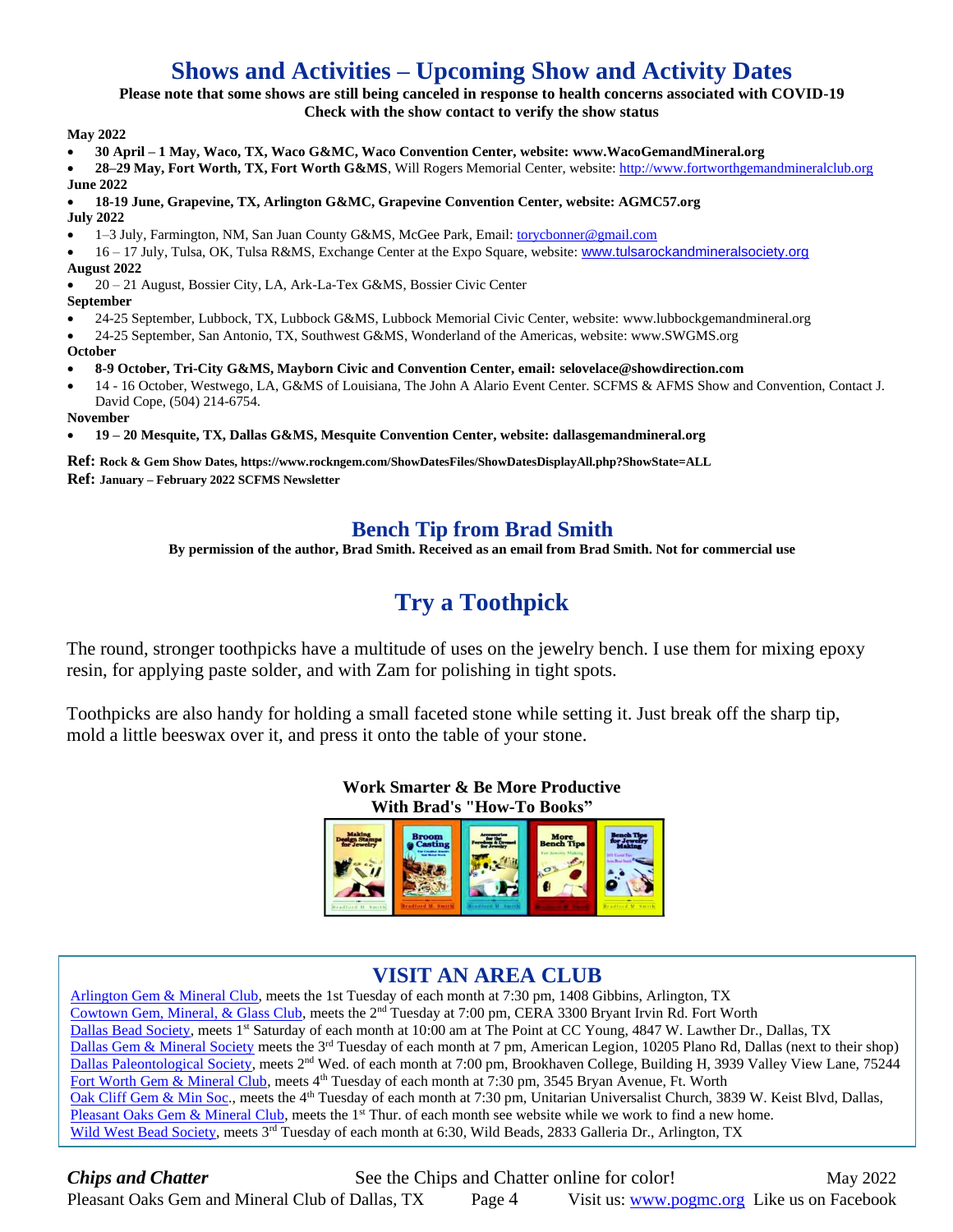## **CLUB OFFICERS FOR 2022**

President: Don Shurtz 1st VP, Programs: Carolyn Grady 2<sup>nd</sup> VP, Field Trips: Judy Wilson Secretary: Amy Vulk Treasurer Ling Shurtz Editor Don Shurtz Contact us by e-mail: [don.shurtz@gmail.com](mailto:don.shurtz@gmail.com) or [L.SHURTZ@gmail.com](mailto:L.SHURTZ@gmail.com) 

#### **Minutes of the April Meeting**

POGMC President Don Shurtz called the April 2022 club meeting to order at 7:25 pm.

**Quorum**: We have a quorum

**Visitors**: There were no visitors

**Minutes**: We reviewed the March 2022 Minutes as published in the April 2022 Chips and Chatter. A motion to accept the minutes as published was made and seconded. The motion passed

Ling presented the Treasurer's Report for March 2022. A motion to accept the minutes as published was made and seconded. The motion passed

Old Business:

- Dues are due.
- The April IGEM is this coming weekend (April 8, 9, and 10). Those who will be selling from the club booth are (1) Julie and Warner, (2) Carolyn, and (3) Ling and Don.

New Business:

The May meeting will be on May  $5 -$ Cinco de Mayo – which goes well with the planned Taco Thursday potluck dinner

Break

Presentation: We will resume watching the video about gems from Russia.

Raffle

Raffle: We held the raffle

Don adjourned the meeting at 8:30 PM

**MAY MEETING TACO THURSDAY POTLUCK DINNER May 5 starting at 7:15 PM Bradfield Recreation Center 1146 Castle Drive, Garland, TX**

## **Presentation Review Russian Gem Mines, presented by Dr. Peter Lyckberg From the 2013 Dallas Mineral Symposium** Review by Don Shurtz, POGMC

Dr. Peter Lyckberg is a noted Swedish Mineralogist. His earliest interest in minerals was when he was a toddler when he started finding muscovite, quartz, and other minerals in his grandparent's granite walkway. He went on to study civil engineering and geology at the Chalmers University of Technology in Gothenburg, Sweden. He is noted for his knowledge of mineral deposits in Norway, Sweden, Finland, Ukraine, and Russia. The video presentation from the 2013 Dallas Mineral Symposium focused on his travel and troubles with travel to Russian Mines. His video has many pictures of Russian Minerals in situ. The presentation included Ukrainian mines and minerals – at the time of his visits, Ukraine was part of the Soviet Union. He detailed some of the troubles he encountered in traveling to the mines, both political and just physically getting to and into the mines. Local and KGB officials asked Peter many questions about his travel, often detaining him for hours or even days to try to verify his answers. They were also suspicious of the number of photographs that Peter was taking. However, the stars of the video were in pictures of the minerals, often in situ pictures from dark mines. There were several pictures of fabulous Beryl specimens, especially aquamarines, heliodors, and emeralds.

#### **VISITORS ARE ALWAYS WELCOME**

**Copyright Information:** This issue of the Chips and Chatter is copyright © by Don Shurtz. Unless otherwise noted, permission is granted for noncommercial reproduction of articles provided they remain essentially intact and credit is given to the author and original source. Where noted, the author retains the copyright and must be contacted for permission to reproduce the article. All articles may also be used as references provided a citation is given.